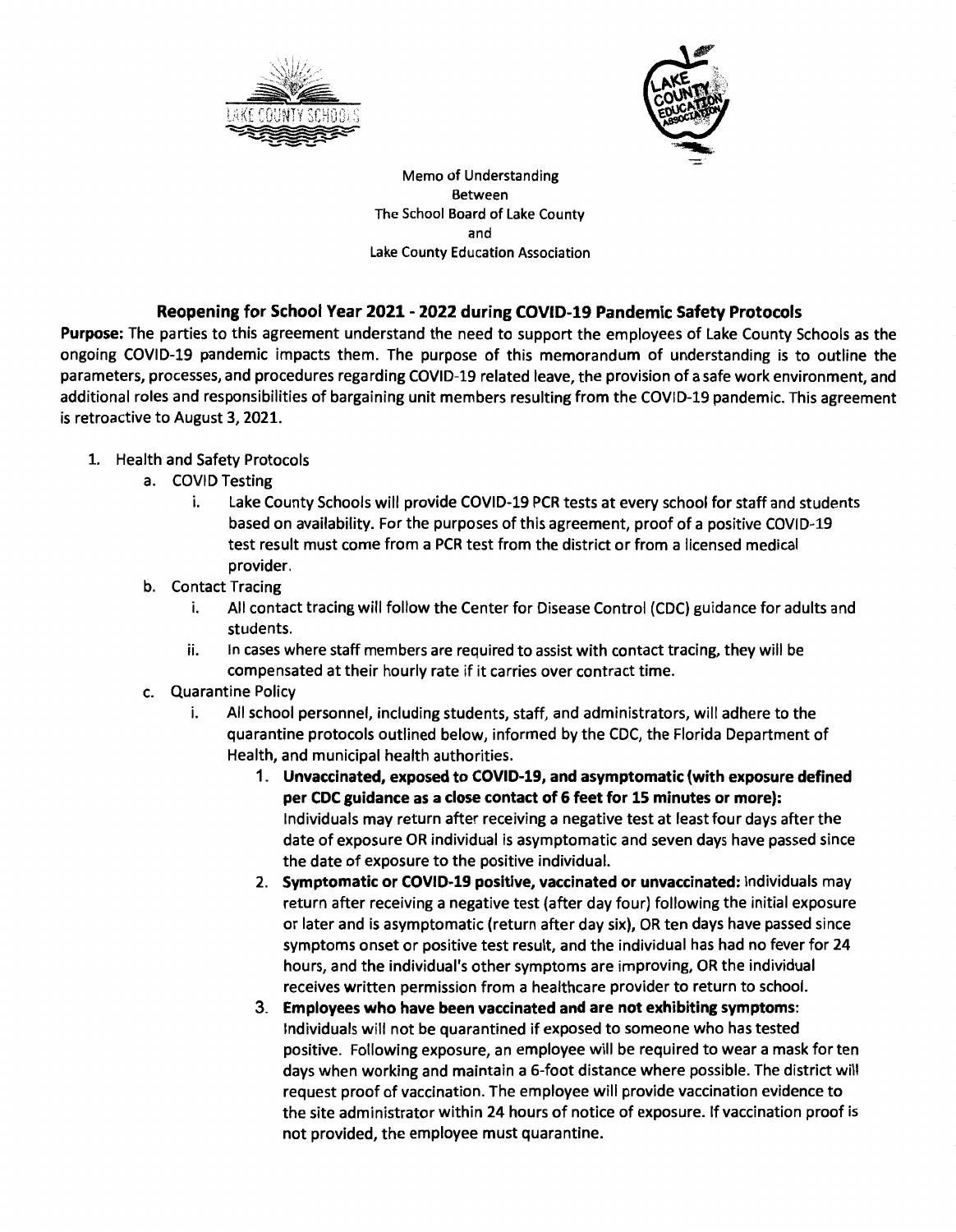- ii. Remote Work Policy
	- 1. An employee who is quarantined and able to perform their job functions remotely may do so following discussion and approval from their supervisor.
	- 2. Any instructional personnel who must quarantine due to exposure to an individual who tests positive for COVID-19, and is not exhibiting symptoms, regardless of where they were exposed, will perform their duties and teach through Google Classroom/platform without having to use accrued leave time.
- d. Workplace Safety Committees
	- i. Section 33 of the current LCEA contract with LCS require that each worksite form a Workplace Safety Committee and outline that such committees will be formed "to reduce the occupational hazards confronting employees." As such, WorkPlace Safety Committees will meet regularly to discuss COVID safety issues, review protocols, and ensure that the agreements in this memorandum are upheld.
- e. Symptomatic Students
	- i. Each school will have an isolation area for symptomatic students to be quarantined until a parent or guardian picks them up. Students will not be sent back to class to await a pickup by a parent or guardian.
- 2. Cleaning and Safe Work Environment
	- a. Air Quality
		- i. Upon request, the district shall provide copies of all new HVAC system reports to the association, including a report of all ventilation upgrades that have occurred in the previous two years.
		- ii. The department buildings or schools shall start HVAC systems at least two hours before and after buildings will be or are occupied based on CDC Air Ventilation Guidance
	- b. Personal Protective Equipment
		- i. Schools will be supplied with adequate personal protective equipment and sanitation resources, including face coverings, gloves, disinfectant spray, hand sanitizer, paper towels, and tissues. These supplies will be immediately available to instructional personnel upon request (based on availability).
		- ii. All sanitation supplies will be on the EPA's list of disinfectants for use against SARS-CoV-2.
		- iii. Individuals that are in high-risk categories identified by the CDC, have unvaccinated or high-risk children at home, or are assigned to positions such as PreK and ESE selfcontained classroom settings, will be granted KN95 masks (based on availability), face shields, medical gowns, and other appropriate personal protective equipment upon request to their principal or supervisor.
		- iv. If it is not a part of the employee's job description, the employee is not required to clean or sanitize classrooms; however, these supplies will be available for their use.
		- v. Schools will make face coverings available for all students and visitors to campus (based on availability).
	- c. Seating Charts:
		- i. All instructional personnel will maintain an up-to-date seating chart that will be available for contact tracing.
	- d. Staggered Arrival/Dismissal
		- i. Events, including an open house, class meetings, and assemblies, will use staggered arrival and dismissal to minimize COVID transmission.
	- e. Cleaning
		- i. Classrooms, where an infected person has been present will be both cleaned and disinfected per recommendations of the CDC, including germicidal fogging of the classroom.
		- ii. Staff will be notified that their rooms are scheduled for the germicidal fogging.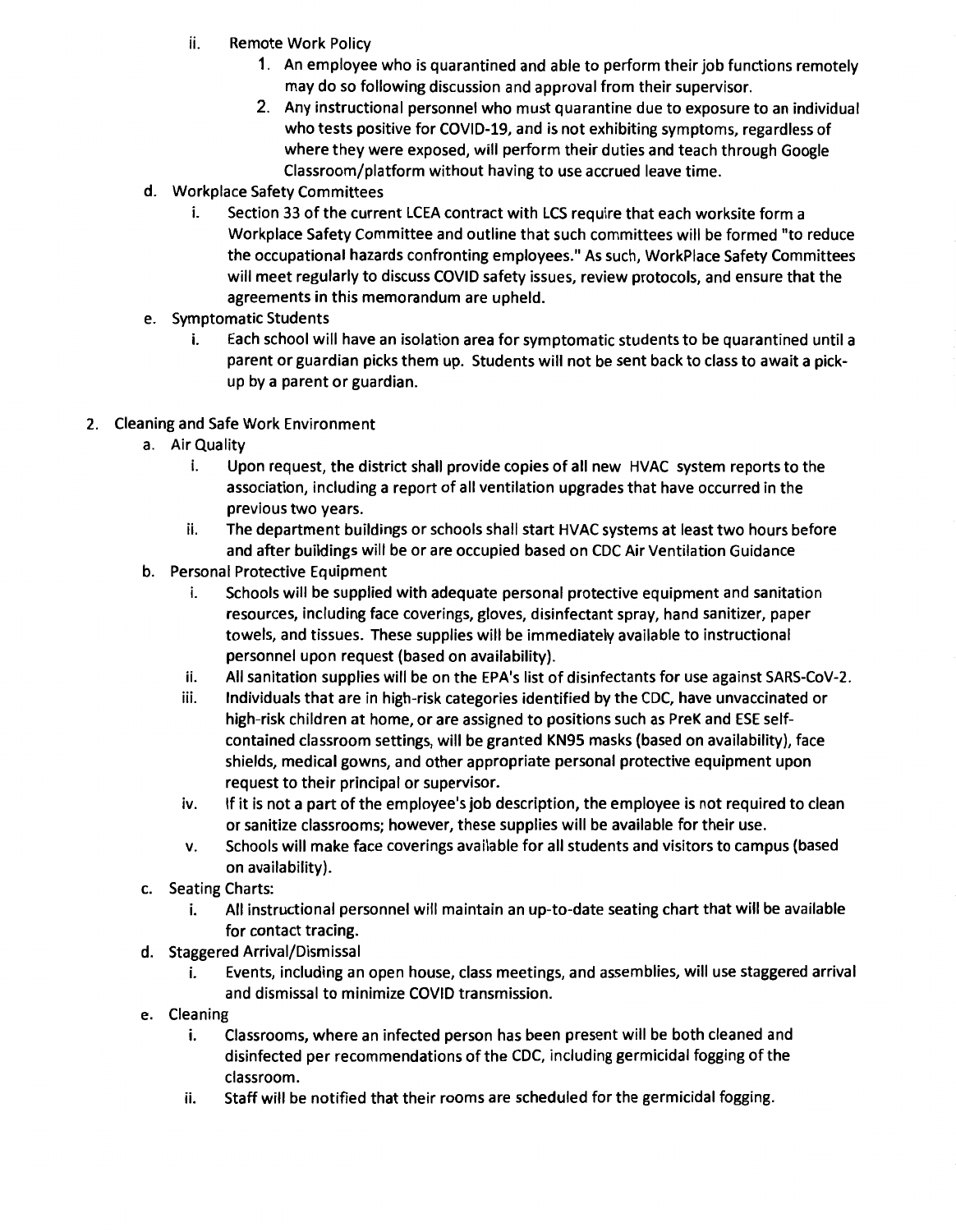- iii. Daily cleaning of all classrooms will take place, including wiping down all desks and hightouch surfaces.
- f. Limitations on Large Group Gatherings
	- i. When a 6-foot physical distancing minimum cannot be met, bargaining unit personnel will have the option to participate in any group gathering of staff virtually. This includes staff meetings, professional development, and training.
	- ii. Smaller meetings, including but not limited to, Individualized Education Plan (IEP), Education Plan (EP), 504 meetings, Behavior Intervention Meetings, Grade Level, and Department Meetings, will take place virtually or in rooms where participants can maintain 6-feet of physical distance.

## 3. Leave

- a. All personnel will contact the LCS Employee Relations Department for guidance regarding COVID-19 related leave issues. They may contact Employee Relations directly by phone at (352) 253-6548 or email at leaves@lake.k12.fl.us.
- b. Personnel will be provided COVID-19 paid leave when impacted by COVID-19 as outlined in this agreement.
- c. Short-term Leave
	- i. Personnel who have tested positive for COVID-19 are eligible for the number of hours necessary to cover their 2.5 workweek schedule up to one hundred (100) hours before using their own accrued sick/personal leave. The district will require proof of a positive PCR test result conducted by a licensed medical professional. Evidence of positive results from a screenshot, email, or paper copy, will be provided to the LCS Employee Relations Department for the district records. Once the positive result is confirmed, then COVID-19 leave will be retroactively covered for any personal/ sick days used.
	- ii. Personnel who must quarantine due to direct exposure to a COVID-19 positive individual, such as a student or a colleague, while acting in the course of their duties, and are deemed unable to work from home, will be eligible for unlimited COVID-19 paid leave.
	- iii. Personnel who must quarantine due to exposure to a COVID-19 positive individual outside of work or the scope of their duties and cannot work remotely must use their own accrued sick/personal leave. Individuals with no available accrued leave time must submit for leave without pay.
	- iv. Personnel with elementary school-aged children or children 18 years of age or older and incapable of self-care because of a mental or physical disability, who cannot attend school due to a district-directed quarantine or school closure, can apply for LCS Dependent COVID leave under the same provisions as if their child had contracted COVID-19. This leave is limited to 2/3 the regular pay rate for the average number of hours typically scheduled to work in a twoweek period, not to exceed \$200 per day or \$10,000 aggregate for the 2021-2022 school year. Proof of a mandated quarantine or positive test result must be provided to the LCS Employee Relations Department.
	- v. Personnel may donate their own accrued sick leave to other employees of Lake County Schools for coverage of absences due to a COVID-19 related illness. Employees may not solicit other employees for a contribution of sick leave. An employee must have exhausted all other accrued leave time before receiving donated sick time from another employee. Any unexpended time will be returned proportionately to the employee(s) from whom the donation was made.

## d. Long-term Leave

- i. Leaving
	- 1. Personnel with an increased risk for severe illness from COVID-19 can apply for an extended leave of absence. Submission of proper documentation from a licensed